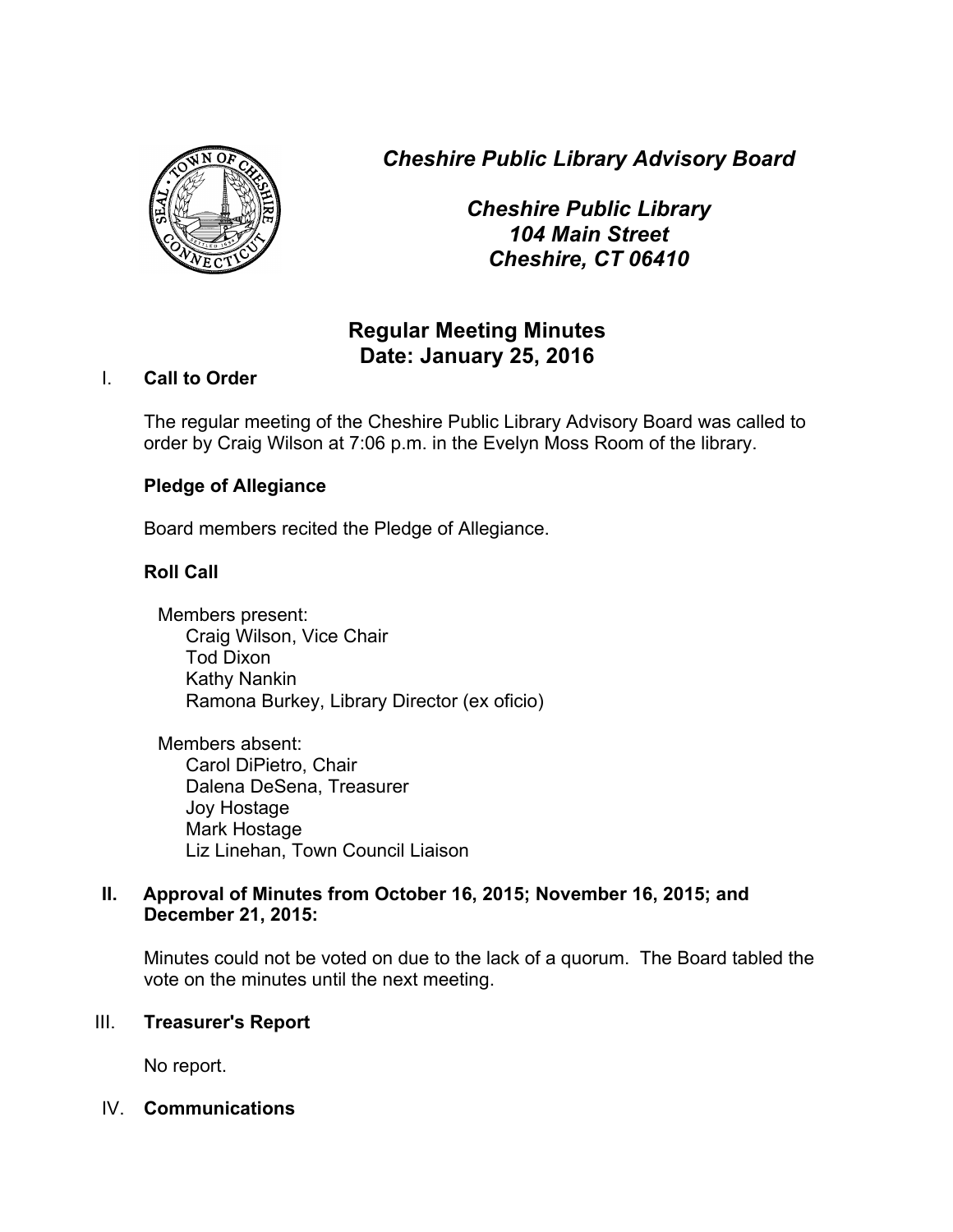None.

# V. **Report of the Chair –** Craig Wilson, Vice Chair

No report.

# VI. **Report of the Library Director –** Ramona Burkey presented her report.

#### **Technology**

#### **Programs and Services**

Circulation for December 2015 was 31,185 items. Sunday hours are going well, particularly this past Sunday when we loaned nearly 600 items. The library closed at 10:00 a.m. this past Saturday due to the snow storm. We are very much looking forward to our South Asian Cultural Festival, which will take place in February and March, in conjunction with Artsplace. Programs will include movie screenings, cooking demonstrations, art and puppet-making workshops, concerts and much more (draft brochure was shared).

*Please see our monthly calendars for a full listing of library programs and events.*

#### **Personnel**

At their January 12, 2016 meeting, the Town Council approved adding 5 hours to the vacant Head of Materials Management position, bringing it to a full 35 hours per week. That position has been advertised in-house first, for bargaining unit members to apply, per the current union contract. Susan Mirmina has been promoted from Page to Library Technical Assistant (15 hours per week). Her former Page position will not be filled; we will now be down 29 staff hours from where we were in the fall of 2014. We are consolidating hours as much as possible.

#### **Financial**

The Town Council voted to accept and appropriate a \$250,000 State Library Category 2 construction grant. Once local funding is in place (the town's capital expenditure plan is usually finalized each August), we can sign a grant contract with the State Library and begin the process.

#### **Buildings and Grounds**

Public Works staff members Simon, George and Mike have done a beautiful job repainting the railing in the lobby, and completing other maintenance tasks, as part of Public Works' annual "Winter Blitz." There is money in this year's Public Property budget for an exterior sign for the library, so I'll be meeting with a signage this week to discuss options.

#### **Policies and Planning**